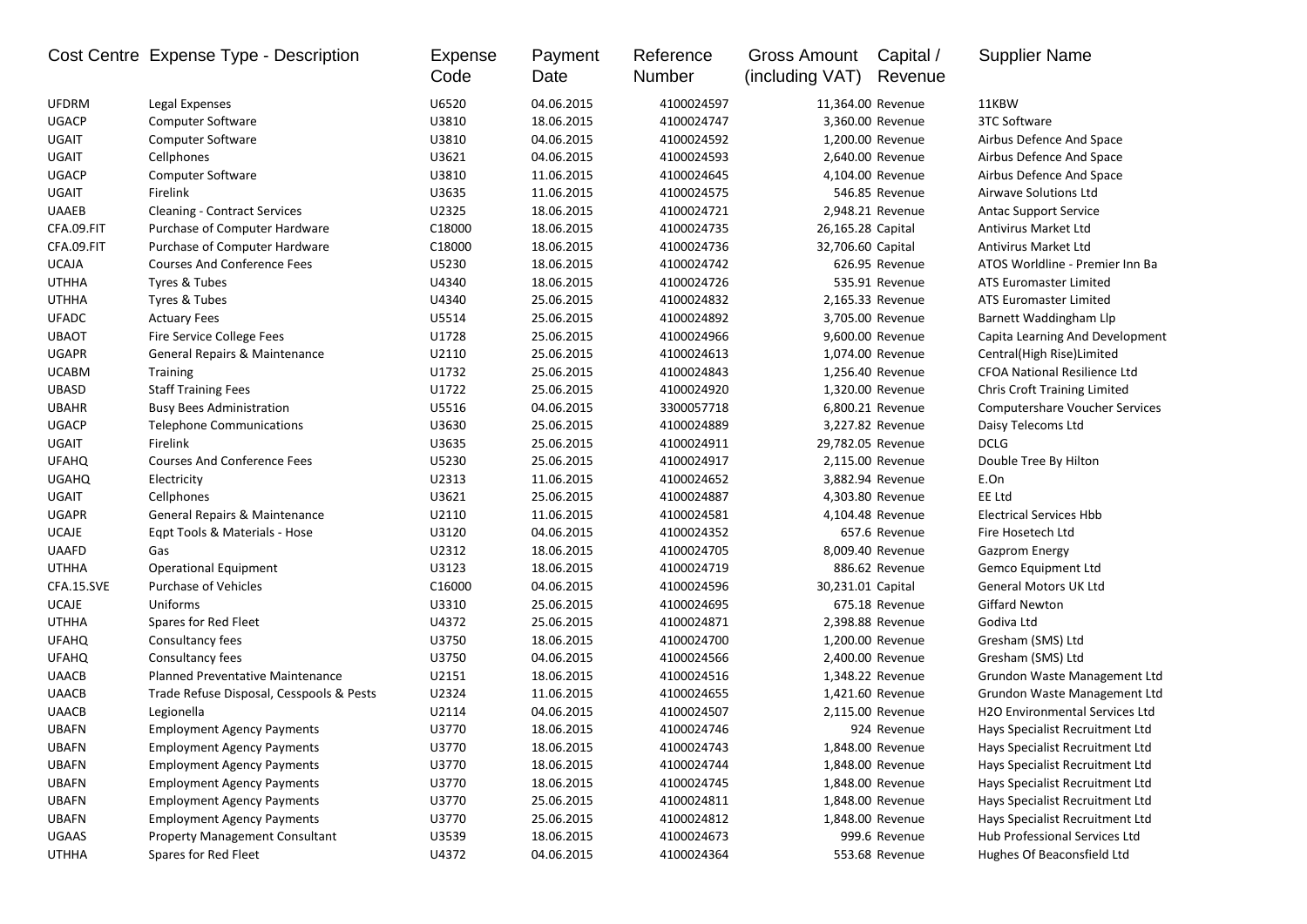|              | Cost Centre Expense Type - Description    | Expense<br>Code | Payment<br>Date | Reference<br>Number | Gross Amount<br>(including VAT) | Capital /<br>Revenue | <b>Supplier Name</b>              |
|--------------|-------------------------------------------|-----------------|-----------------|---------------------|---------------------------------|----------------------|-----------------------------------|
| <b>UGACP</b> | <b>Computer Software</b>                  | U3810           | 04.06.2015      | 4100024576          |                                 | 717.41 Revenue       | Insight Direct (UK) Ltd           |
| <b>UGACP</b> | <b>Computer Software</b>                  | U3810           | 25.06.2015      | 4100024910          |                                 | 2,630.28 Revenue     | Insight Direct (UK) Ltd           |
| <b>UGAPR</b> | General Repairs & Maintenance             | U2110           | 25.06.2015      | 4100024614          |                                 | 610.2 Revenue        | <b>Instant Doors</b>              |
| <b>UGAPR</b> | General Repairs & Maintenance             | U2110           | 25.06.2015      | 4100024616          |                                 | 753.6 Revenue        | <b>Instant Doors</b>              |
| <b>UGAPR</b> | General Repairs & Maintenance             | U2110           | 04.06.2015      | 4100024505          |                                 | 1,184.40 Revenue     | <b>Instant Doors</b>              |
| CFA.16.PRI   | <b>Construction Other</b>                 | C27000          | 11.06.2015      | 4100024656          |                                 | 657.6 Capital        | Jet Contruction (MK) Ltd          |
| CFA.07.PRI   | <b>Construction Other</b>                 | C27000          | 11.06.2015      | 4100024600          | 4,008.00 Capital                |                      | Jet Contruction (MK) Ltd          |
| CFA.07.PRI   | <b>Construction Other</b>                 | C27000          | 11.06.2015      | 4100024625          | 49,870.56 Capital               |                      | Jet Contruction (MK) Ltd          |
| <b>UGAPR</b> | <b>Recruitment Expenses</b>               | U1718           | 11.06.2015      | 4100024636          |                                 | 639 Revenue          | Johnston Publishing Ltd           |
| <b>UGACP</b> | <b>Printing Stationery</b>                | U5110           | 18.06.2015      | 4100024734          |                                 | 524.56 Revenue       | Konica Minolta                    |
| <b>UGACP</b> | <b>Printing Stationery</b>                | U5110           | 11.06.2015      | 4100024607          |                                 | 691.33 Revenue       | Konica Minolta                    |
| <b>UGACP</b> | <b>Printing Stationery</b>                | U5110           | 25.06.2015      | 4100024890          |                                 | 1,055.81 Revenue     | Konica Minolta                    |
| <b>UCMCP</b> | Paknet                                    | U3622           | 04.06.2015      | 4100024572          |                                 | 900 Revenue          | Koris Ltd                         |
| <b>UCMCP</b> | <b>Computer Hardware</b>                  | U3811           | 18.06.2015      | 4100024738          |                                 | 1,404.00 Revenue     | Koris Ltd                         |
| UGAFL        | Car Leasing                               | U4219           | 18.06.2015      | 4100024756          |                                 | 4,940.93 Revenue     | Lex Autolease Ltd                 |
| <b>UAAFC</b> | <b>Printing Stationery</b>                | U5110           | 18.06.2015      | 4100024676          |                                 | 995.77 Revenue       | Lyreco UK Limited                 |
| <b>UGACP</b> | Computer Hardware                         | U3811           | 18.06.2015      | 4100024737          |                                 | 4,644.07 Revenue     | Misco                             |
| <b>UAAFC</b> | Planned Preventative Maintenance          | U2151           | 11.06.2015      | 4100024694          |                                 | 2,875.20 Revenue     | Oak Park Alarms Security Serv Ltd |
| <b>UCAJB</b> | <b>Printing Stationery</b>                | U5110           | 11.06.2015      | 4100024704          |                                 | 680 Revenue          | Olivers Design 2 Print            |
| <b>UAACB</b> | <b>Window Cleaning</b>                    | U2323           | 18.06.2015      | 4100024723          |                                 | 800 Revenue          | P French                          |
| <b>UGAFF</b> | Diesel Oil - Gas Oil                      | U4320           | 11.06.2015      | 4100024619          |                                 | 1,053.71 Revenue     | Pace Fuelcare Ltd                 |
| UGAFF        | Diesel Oil - Gas Oil                      | U4320           | 25.06.2015      | 4100024857          |                                 | 1,140.36 Revenue     | Pace Fuelcare Ltd                 |
| <b>UGAFF</b> | Diesel Oil - Gas Oil                      | U4320           | 11.06.2015      | 4100024605          |                                 | 1,632.05 Revenue     | Pace Fuelcare Ltd                 |
| <b>UGAFF</b> | Diesel Oil - Gas Oil                      | U4320           | 25.06.2015      | 4100024853          |                                 | 1,710.54 Revenue     | Pace Fuelcare Ltd                 |
| <b>UGAFF</b> | Diesel Oil - Gas Oil                      | U4320           | 25.06.2015      | 4100024858          |                                 | 1,710.54 Revenue     | Pace Fuelcare Ltd                 |
| <b>UGAFF</b> | Diesel Oil - Gas Oil                      | U4320           | 25.06.2015      | 4100024852          |                                 | 1,938.61 Revenue     | Pace Fuelcare Ltd                 |
| <b>UGAFF</b> | Diesel Oil - Gas Oil                      | U4320           | 11.06.2015      | 4100024603          |                                 | 2,010.74 Revenue     | Pace Fuelcare Ltd                 |
| <b>UGAFF</b> | Diesel Oil - Gas Oil                      | U4320           | 25.06.2015      | 4100024854          |                                 | 2,052.65 Revenue     | Pace Fuelcare Ltd                 |
| <b>UGAFF</b> | Diesel Oil - Gas Oil                      | U4320           | 25.06.2015      | 4100024860          |                                 | 2,053.79 Revenue     | Pace Fuelcare Ltd                 |
| <b>UGAFF</b> | Diesel Oil - Gas Oil                      | U4320           | 11.06.2015      | 4100024618          |                                 | 2,063.88 Revenue     | Pace Fuelcare Ltd                 |
| <b>UGAFF</b> | Diesel Oil - Gas Oil                      | U4320           | 25.06.2015      | 4100024855          |                                 | 2,622.83 Revenue     | Pace Fuelcare Ltd                 |
| UGAFF        | Diesel Oil - Gas Oil                      | U4320           | 11.06.2015      | 4100024604          |                                 | 2,792.70 Revenue     | Pace Fuelcare Ltd                 |
| UGAFF        | Diesel Oil - Gas Oil                      | U4320           | 25.06.2015      | 4100024856          |                                 | 3,762.05 Revenue     | Pace Fuelcare Ltd                 |
| UGAFF        | Diesel Oil - Gas Oil                      | U4320           | 25.06.2015      | 4100024859          |                                 | 8,265.44 Revenue     | Pace Fuelcare Ltd                 |
| UGAIT        | Pagers                                    | U3620           | 25.06.2015      | 4100024913          |                                 | 1,881.67 Revenue     | Pageone Communications Ltd        |
| <b>UBAHR</b> | Occupational Health Nurse Sessions        | U1770           | 25.06.2015      | 4100024978          |                                 | 579.6 Revenue        | People Asset Management Ltd       |
| <b>UBAHR</b> | Occupational Health Nurse Sessions        | U1770           | 25.06.2015      | 4100024979          |                                 | 579.6 Revenue        | People Asset Management Ltd       |
| <b>UBAHR</b> | <b>Occupational Health Nurse Sessions</b> | U1770           | 25.06.2015      | 4100024980          |                                 | 579.6 Revenue        | People Asset Management Ltd       |
| <b>UBAHR</b> | <b>Occupational Health Nurse Sessions</b> | U1770           | 25.06.2015      | 4100024981          |                                 | 775 Revenue          | People Asset Management Ltd       |
| <b>UBAHR</b> | <b>Occupational Health Nurse Sessions</b> | U1770           | 25.06.2015      | 4100024982          |                                 | 3,310.80 Revenue     | People Asset Management Ltd       |
| <b>UBAHR</b> | Occupational Health Nurse Sessions        | U1770           | 25.06.2015      | 4100024983          |                                 | 4,421.20 Revenue     | People Asset Management Ltd       |
| UGACP        | <b>Main Communications</b>                | U3610           | 11.06.2015      | 4100024601          | 10,003.04 Revenue               |                      | Phoenix IT Services Ltd           |
| <b>UGAMC</b> | Rents, wayleaves & Hire of Premises       | U2510           | 04.06.2015      | 4100024589          |                                 | 9,875.00 Revenue     | Phoenix Scanner Graphics Ltd      |